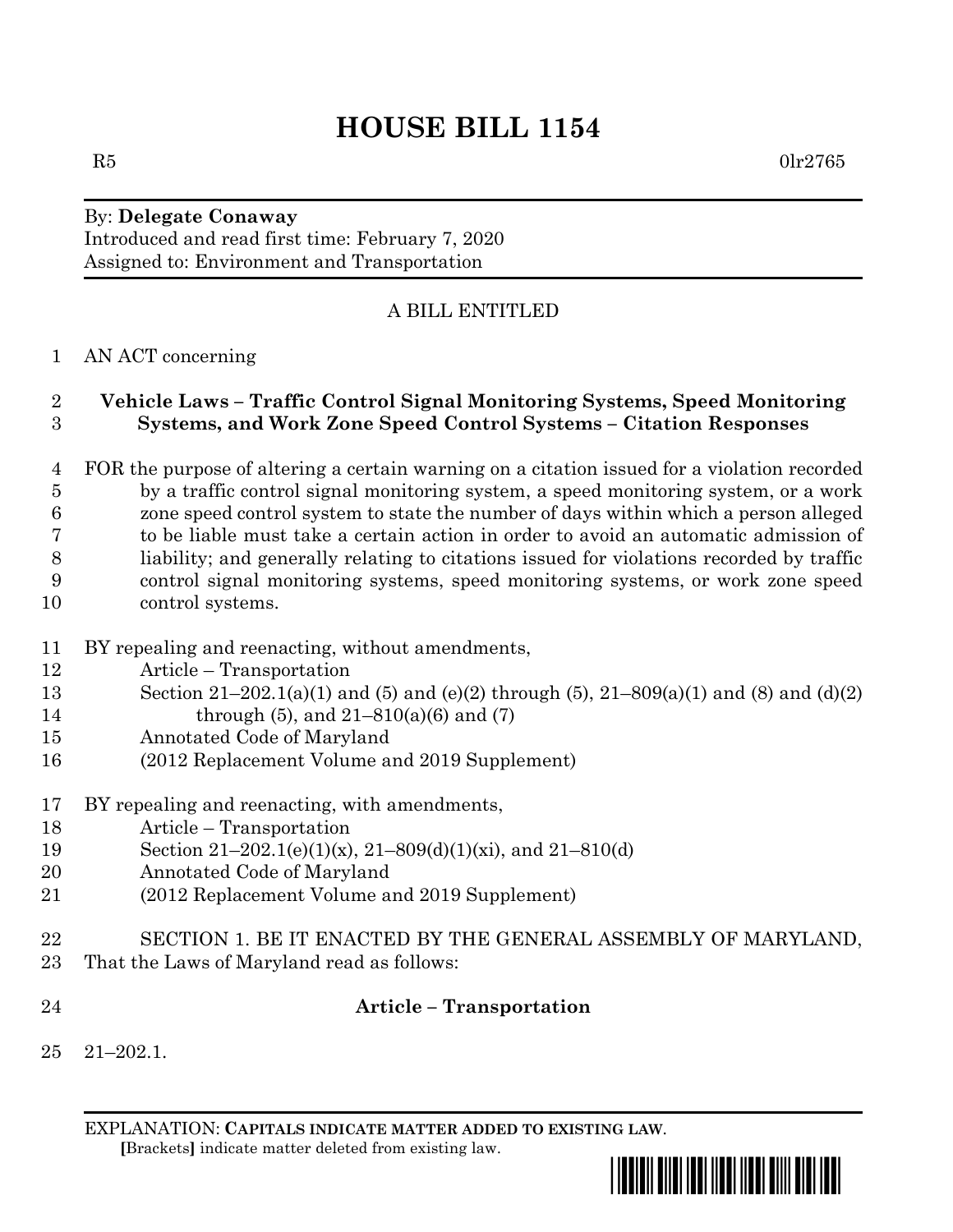|                                       | $\overline{2}$                       |     | <b>HOUSE BILL 1154</b>                                                                                                                                                                                                                                             |
|---------------------------------------|--------------------------------------|-----|--------------------------------------------------------------------------------------------------------------------------------------------------------------------------------------------------------------------------------------------------------------------|
| $\mathbf{1}$                          | (a)                                  | (1) | In this section the following words have the meanings indicated.                                                                                                                                                                                                   |
| $\overline{2}$<br>3<br>$\overline{4}$ |                                      | (5) | "Traffic control signal monitoring system" means a device with one or<br>more motor vehicle sensors working in conjunction with a traffic control signal to produce<br>recorded images of motor vehicles entering an intersection against a red signal indication. |
| $\overline{5}$<br>6<br>7              | (e)<br>citation which shall include: | (1) | Subject to the provisions of paragraphs (2) through (4) of this<br>subsection, an agency shall mail to the owner liable under subsection (d) of this section a                                                                                                     |
| 8<br>9                                | section:                             |     | Information advising the person alleged to be liable under this<br>(x)                                                                                                                                                                                             |
| 10<br>11                              |                                      |     | Of the manner and time in which liability as alleged in the<br>1.<br>citation may be contested in the District Court; and                                                                                                                                          |
| 12<br>13<br>14<br>15                  | vehicle registration.                |     | 2.<br>Warning that failure to pay the civil penalty or to contest<br>liability [in a timely manner] WITHIN 60 DAYS AFTER THE DATE OF ISSUANCE OF THE<br>CITATION is an admission of liability and may result in refusal or suspension of the motor                 |
| 16<br>17                              |                                      | (2) | The agency may mail a warning notice in lieu of a citation to the owner<br>liable under subsection (d) of this section.                                                                                                                                            |
| 18<br>19                              |                                      | (3) | Except as provided in subsection $(g)(5)$ of this section, a citation issued<br>under this section shall be mailed no later than 2 weeks after the alleged violation.                                                                                              |
| 20<br>$21\,$                          |                                      | (4) | An agency may not mail a citation to a person who is not an owner<br>under subsection $(a)(3)(ii)$ of this section.                                                                                                                                                |
| 22<br>$23\,$                          | may:                                 | (5) | A person who receives a citation under paragraph (1) of this subsection                                                                                                                                                                                            |
| 24<br>$25\,$                          |                                      |     | Pay the civil penalty, in accordance with instructions on the<br>(i)<br>citation, directly to the political subdivision or to the District Court; or                                                                                                               |
| 26                                    |                                      |     | Elect to stand trial for the alleged violation.<br>(ii)                                                                                                                                                                                                            |
| $27\,$                                | $21 - 809.$                          |     |                                                                                                                                                                                                                                                                    |
| 28                                    | (a)                                  | (1) | In this section the following words have the meanings indicated.                                                                                                                                                                                                   |
| 29<br>30<br>31                        |                                      | (8) | "Speed monitoring system" means a device with one or more motor<br>vehicle sensors producing recorded images of motor vehicles traveling at speeds at least 12<br>miles per hour above the posted speed limit.                                                     |
| $32\,$                                | (d)                                  | (1) | Subject to the provisions of paragraphs (2) through (4) of this                                                                                                                                                                                                    |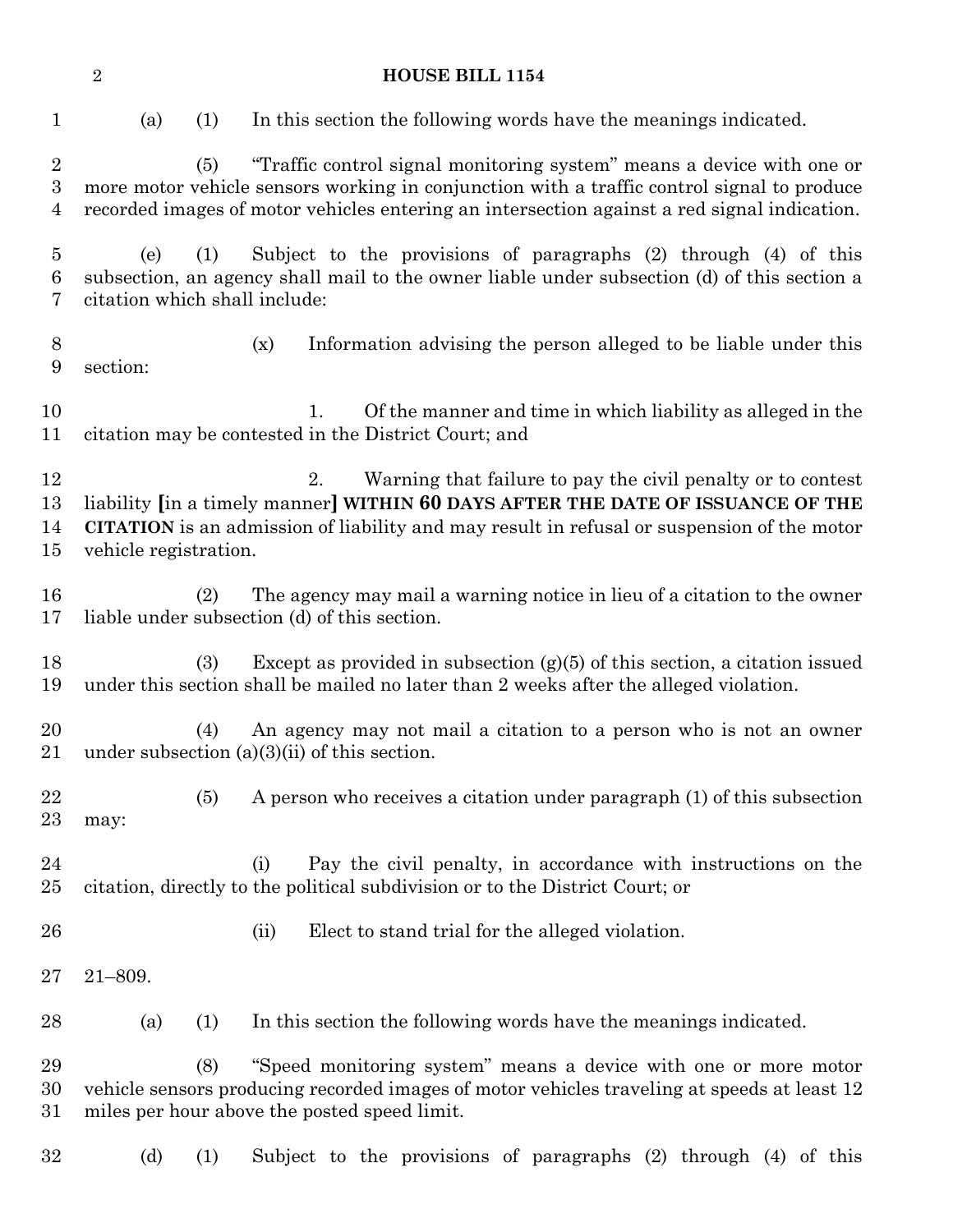#### **HOUSE BILL 1154** 3

 subsection, an agency shall mail to an owner liable under subsection (c) of this section a citation that shall include:

 (xi) Information advising the person alleged to be liable under this section that failure to pay the civil penalty or to contest liability **[**in a timely manner**] WITHIN 60 DAYS AFTER THE DATE OF ISSUANCE OF THE CITATION**:

- 
- 6 1. Is an admission of liability;

 2. May result in the refusal by the Administration to register the motor vehicle; and

 3. May result in the suspension of the motor vehicle registration.

 (2) An agency may mail a warning notice instead of a citation to the owner liable under subsection (c) of this section.

 (3) Except as provided in subsection (f)(4) of this section, an agency may not mail a citation to a person who is not an owner.

 (4) Except as provided in subsections (b)(1)(ix) and (f)(4) of this section, a citation issued under this section shall be mailed no later than 2 weeks after the alleged violation if the vehicle is registered in this State, and 30 days after the alleged violation if the vehicle is registered in another state.

 (5) A person who receives a citation under paragraph (1) of this subsection may:

 (i) Pay the civil penalty, in accordance with instructions on the citation, directly to the political subdivision; or

23 (ii) Elect to stand trial in the District Court for the alleged violation.

21–810.

(a) (6) "Work zone" means a segment of a highway:

 (i) That is identified as a temporary traffic control zone by traffic control devices that are placed or installed in general conformance with the State manual and specifications adopted for a uniform system of traffic control devices; and

 (ii) Where highway construction, repair, maintenance, utility work, or a related activity, including the placement, installation, maintenance, or removal of a work zone traffic control device, is being performed regardless of whether workers are present.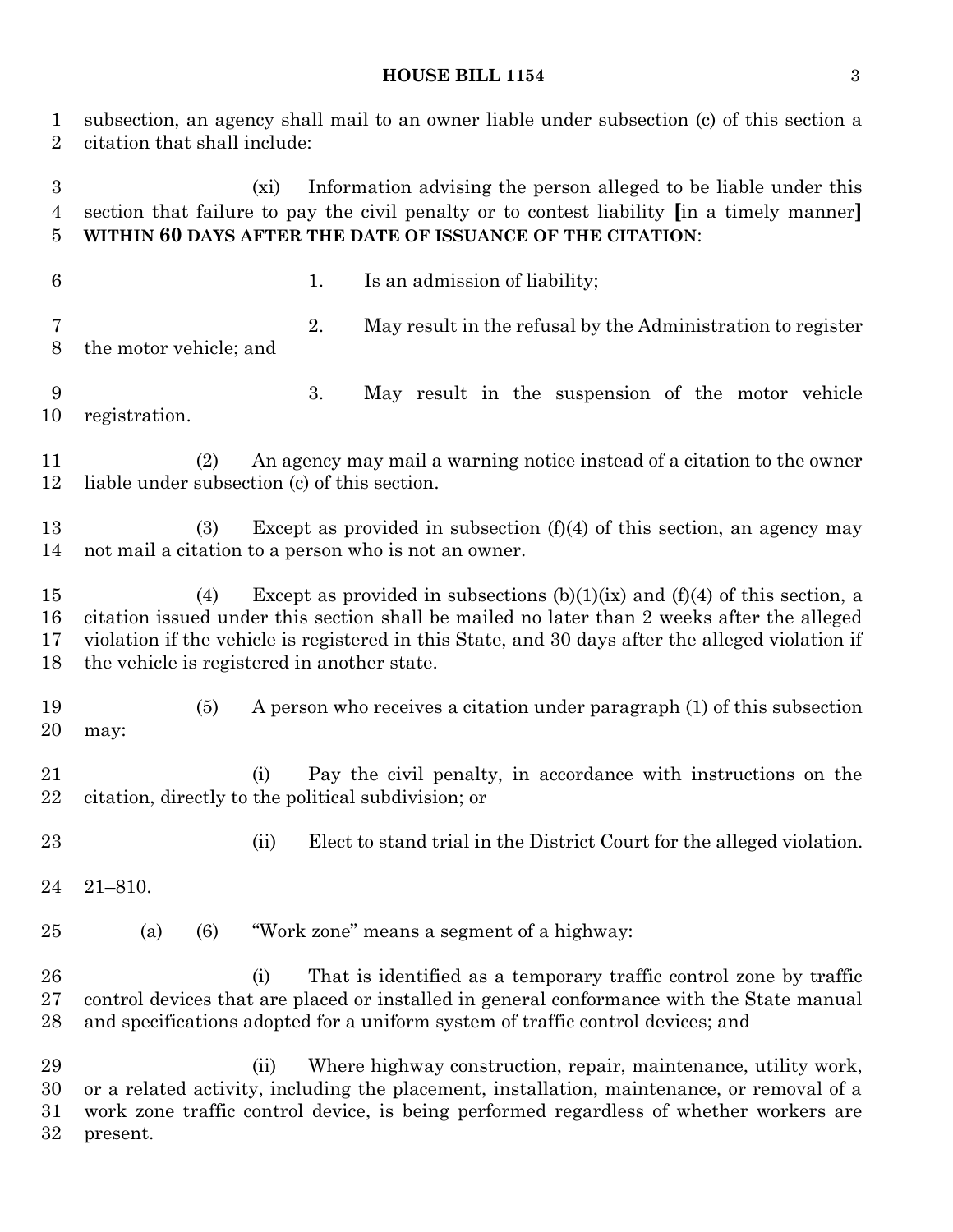#### **HOUSE BILL 1154**

 (7) "Work zone speed control system" means a device having one or more motor vehicle sensors connected to a camera system capable of producing recorded images of motor vehicles traveling at or above a predetermined speed in or approaching a work zone.

 (d) (1) Subject to the provisions of paragraphs (2) through (4) of this subsection, a local police department, State police department, or police department contractor shall mail to the owner liable under subsection (c) of this section a citation that shall include:

(i) The name and address of the registered owner of the vehicle;

 (ii) The registration number of the motor vehicle involved in the violation;

12 (iii) The violation charged;

13 (iv) The location where the violation occurred;

14 (v) The date and time of the violation;

 (vi) At least one recorded image of the vehicle with a data bar imprinted on each image that includes the speed of the vehicle and the date and time the image was recorded;

 (vii) The amount of the civil penalty imposed and the date by which the civil penalty should be paid;

 (viii) A signed statement by a police officer employed by the local police department or State police department that, based on inspection of recorded images, the motor vehicle was being operated in violation of this subtitle;

23 (ix) A statement that recorded images are evidence of a violation of this subtitle;

 (x) Information advising the person alleged to be liable under this section of the manner and time in which liability as alleged in the citation may be contested in the District Court; and

 (xi) Information advising the person alleged to be liable under this section that failure to pay the civil penalty or to contest liability in a **[**timely manner**] WITHIN 60 DAYS**:

31 1. Is an admission of liability;

2. May result in the refusal to register the motor vehicle; and